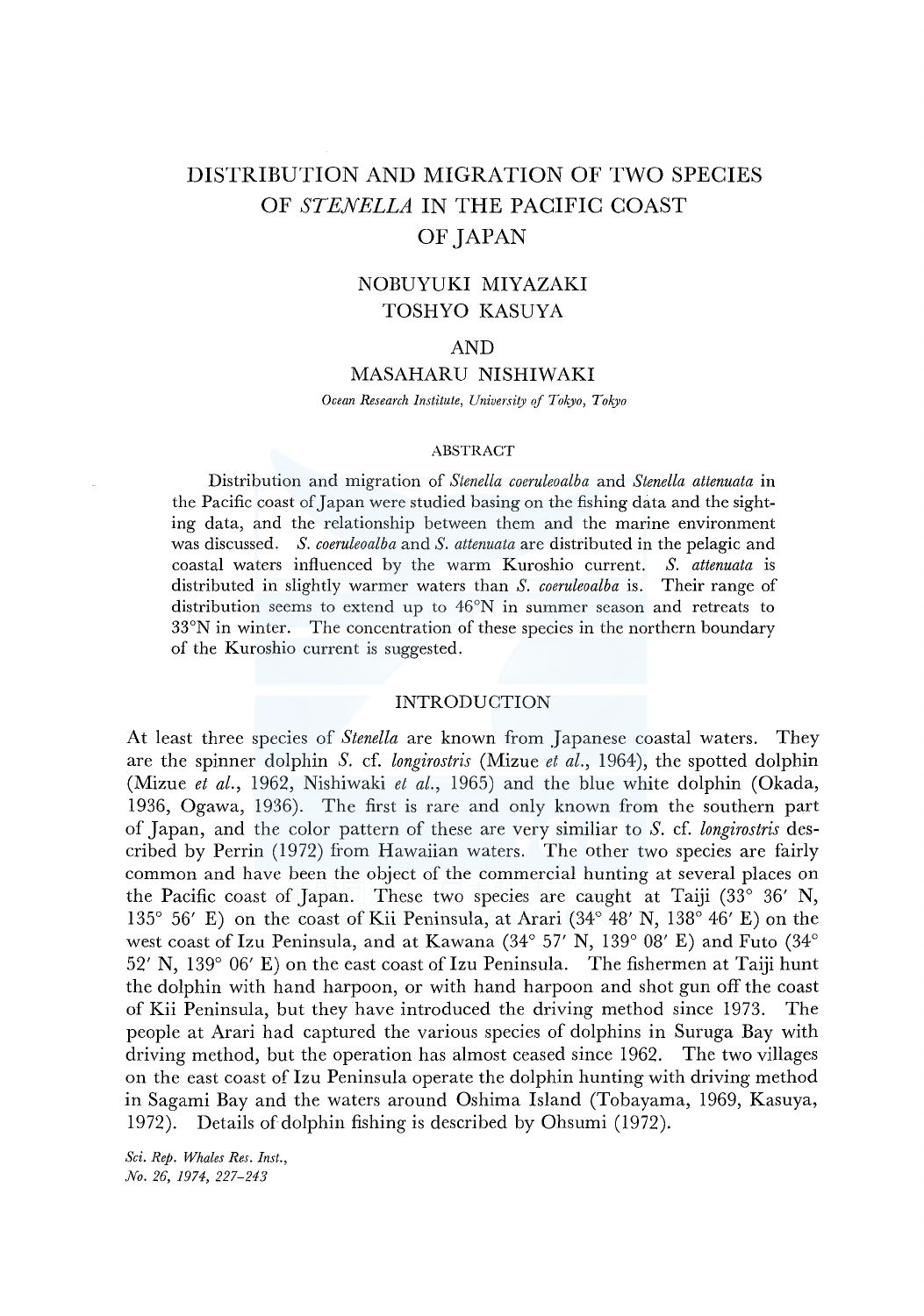Tobayama (1969) analyzed the catch statistics of the two fishermen's cooperative unions at Kawana and Futo, and suggested the influence of the marine topography in the formation of the fishing ground. Howeven, Kasuya (1972) suggested another factor the inflow of warm water into Sagami Bay. Ohsumi (1972) analyzed the official statistics of dolphin fishing prepared by the Ministry of Agriculture and Forestry, and showed an estimated migration route of blue white dolphin.

This study intends to analyze the distribution and migration of *Stenella coeruleoalba* and of *Stenella attenuata.* This analysis is based on the catch records of the fishermen's cooperative unions and sighting records of these species collected by us or reported by various authors.



Fig. I. The number of schools of *Stenella* spp. sighted by the scouting boats in 3.3' (6.1 km) squares during 8 seasons from 1964-'65 to 1973-'74. Numerals in parenthesis indicate the number of schools per 107 nautical miles of scouting. (For Sagmi Bay read Sagami Bay)

## MATERIALS

The statistics were collected by Miyazaki from four fishermen's cooperative unions.

The data collected at Taiji covers ten years from 1963 to 1972. Some of the statistics were provided by Dr. Kajihara. The distinction of the two species of *Stenella*  is made only in recent three years. In this district "Mairuka" and "Haukasu" indicate *S. coeruleoalba* and *S. attenuata* respectively. All of that catch were made with hand harpoon, or hand harpoon and shot gun.

The data collected at Arari covers the catch of fourteen seasons from 1950 to 1970, but there are only sporadic catches after 1962. *S. coeruleoalba* and *S. attenuata*  are recorded by the name "Mairuka" and "Hasunaga or Arari-iruka" respectively.

The various informations on the dolphin fishing in Sagami Bay were col-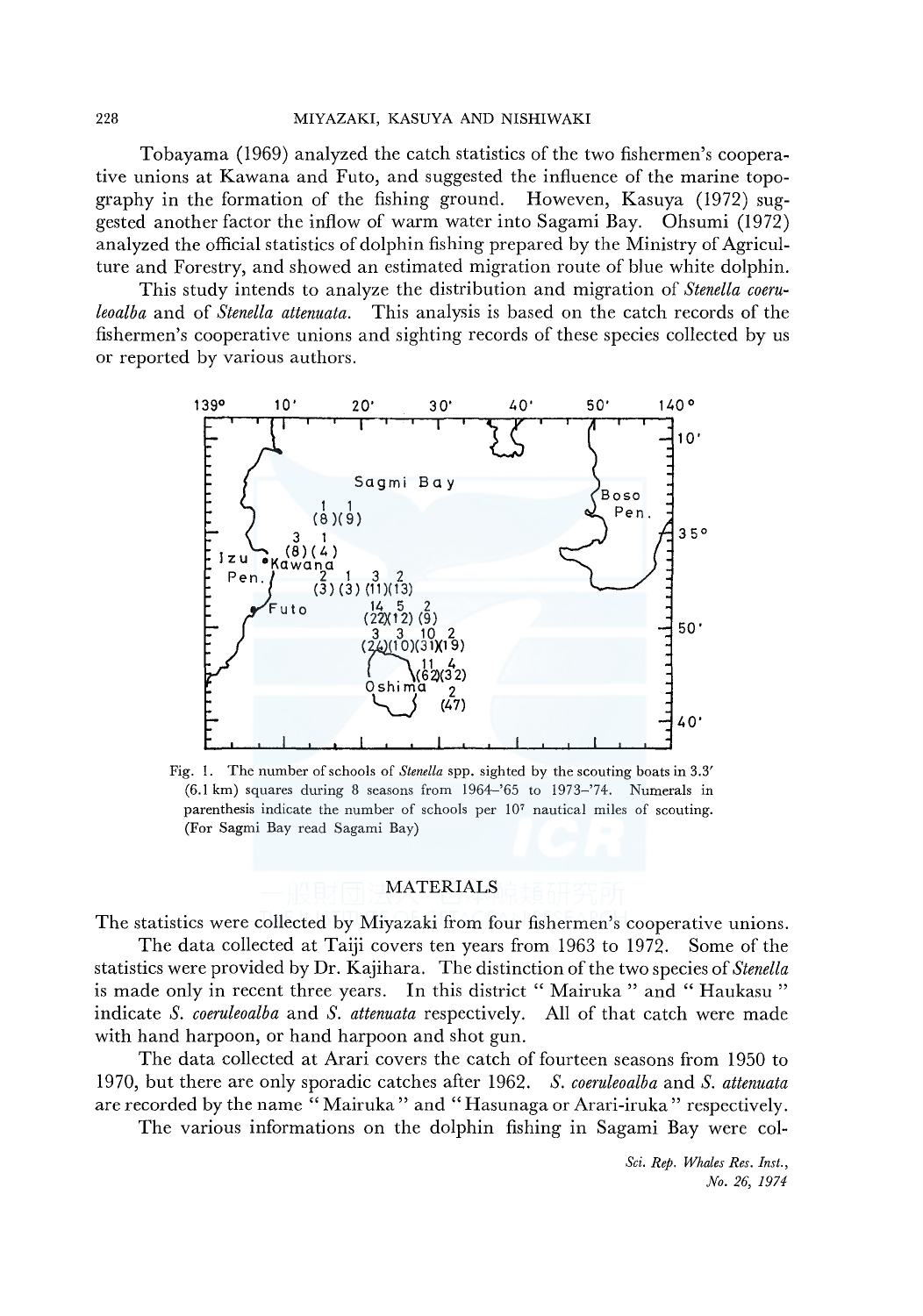lected from the fishermen's cooperative unions at Kawana and Futo. They comprise the number of dolphins and schools, position of sighting, and the hours and the number of scouting boats engaged. The number of dolphins is known for the twenty seasons from 1949-'50 season to 1973-'74 season. But the statistics are fragmental before the 1961-'62 season, and do not give the total number of dolphins of the genus *Stenella* caught in Sagami Bay. The two species of *Stenella* are recorded separately since 1969-'70 season. The main fishing area in Sagami Bay is shown in Fig. 1. The total scouting hours of the four high speed, 20 knot at maximum, scouting boats were available for eight seasons from 1964-'65 to 1973-'74 season. This was used as the indicator of the fishing effort. These scouting boats leave the harbor, if the weather is good, at 5 o'clock in the morning. And if they find a suitable school, they drive it into the harbor with the help of other slower boats. They usually find the school before the noon, but they sometimes continue the scouting until 3 o'clock in the afternoon. The fishing season in Sagami Bay starts in the autumn season (October) and ends in the winter of the next year (January).

The sighting records of *Stenella coeruleoalba* and *Stenella attenuata* were obtained by Kasuya and Miyazaki through five cruises of the research vessel the Tanseimaru. They are used together with the many sighting records and sporadic catches of these species reported by various authors (Tables 1, 2).

Oceanographical data obtained through two cruises of the Tanseimaru in 1971 and 1972, and that reported by Japanese Meteorological Agency, Japanese Maritime Safety Agency, Tokyo Metropolitan Fisheries Experiment Station, and Shizuoka Prefectural Fisheries Experiment Station were used in analyzing the relation between the distribution of the dolphins and the environment.

## ANALYSIS OF THE STATISTICS

## *Annual .fluctuation of catch*

Fig. 2 shows the annual fluctuation of the catch of *Stenella* spp. in each fishing area.

Though the statistics are imperfect before 1961-'62 season, it is suggested that the number of the dolphins caught in Sagami Bay shows rapid increase after that season. This seems to be related with the introduction of the high speed scouting boats. After this year the amount of the catch increases to record the maximum catch of 15,649 dolphins in 1965-'66 season. As the two fishermen's unions started the cooperative operation in 1967-'68 season to control the market price, the number of dolphins caught decreased to about one third of the maximum catch. But the change of the mode of operation cannot explain all the annual fluctuation of the catch. Because the number of dolphins caught per one scouting hour shows the fluctuation parallel with that of total number of catch (Fig. 3). It is suggested that the annual fluctuation of the catch will indicate that of the abundance of the dolphins migrating into the fishing ground. Fig. 4 shows the relation betwem the annual catch of *Stenella* spp. in Sagami Bay and the distance from Oshima Island to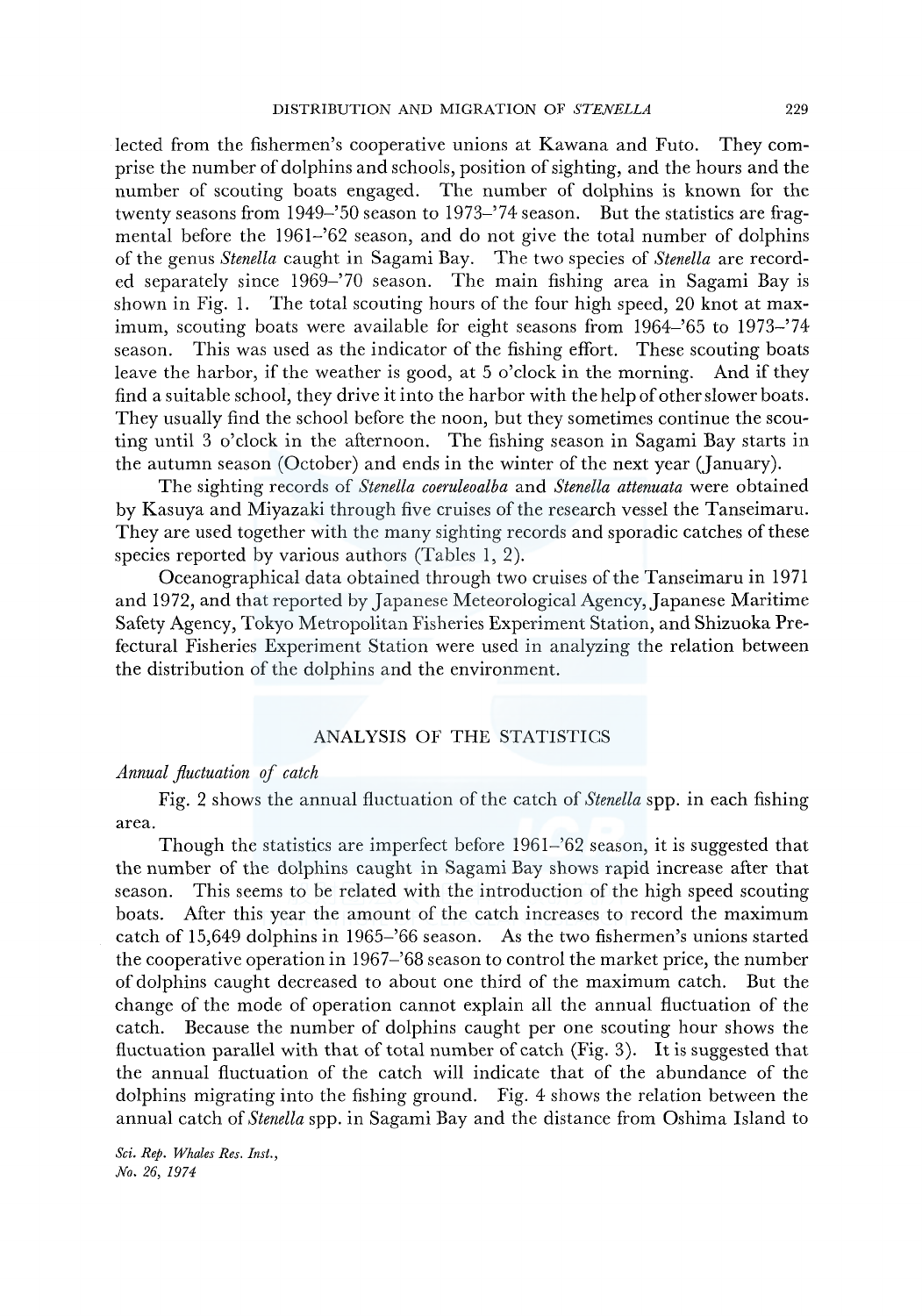

Fig. 2. The number of catch of *Stenella coeruleoalba* (left scale) and of *Stenella attenuata*  (right scale) at each fishing ground. Solid line indicate *S. coeruleoalba,* and broken line *S. attenuata.* 



Fig. 3. The number of catch and the catch per one scouting hour (C. P. U. E.) of *Stene/la* spp. in Sagami Bay. Closed circle and solid line indicate the catch, and open circle and broken line catch per one scouting hour.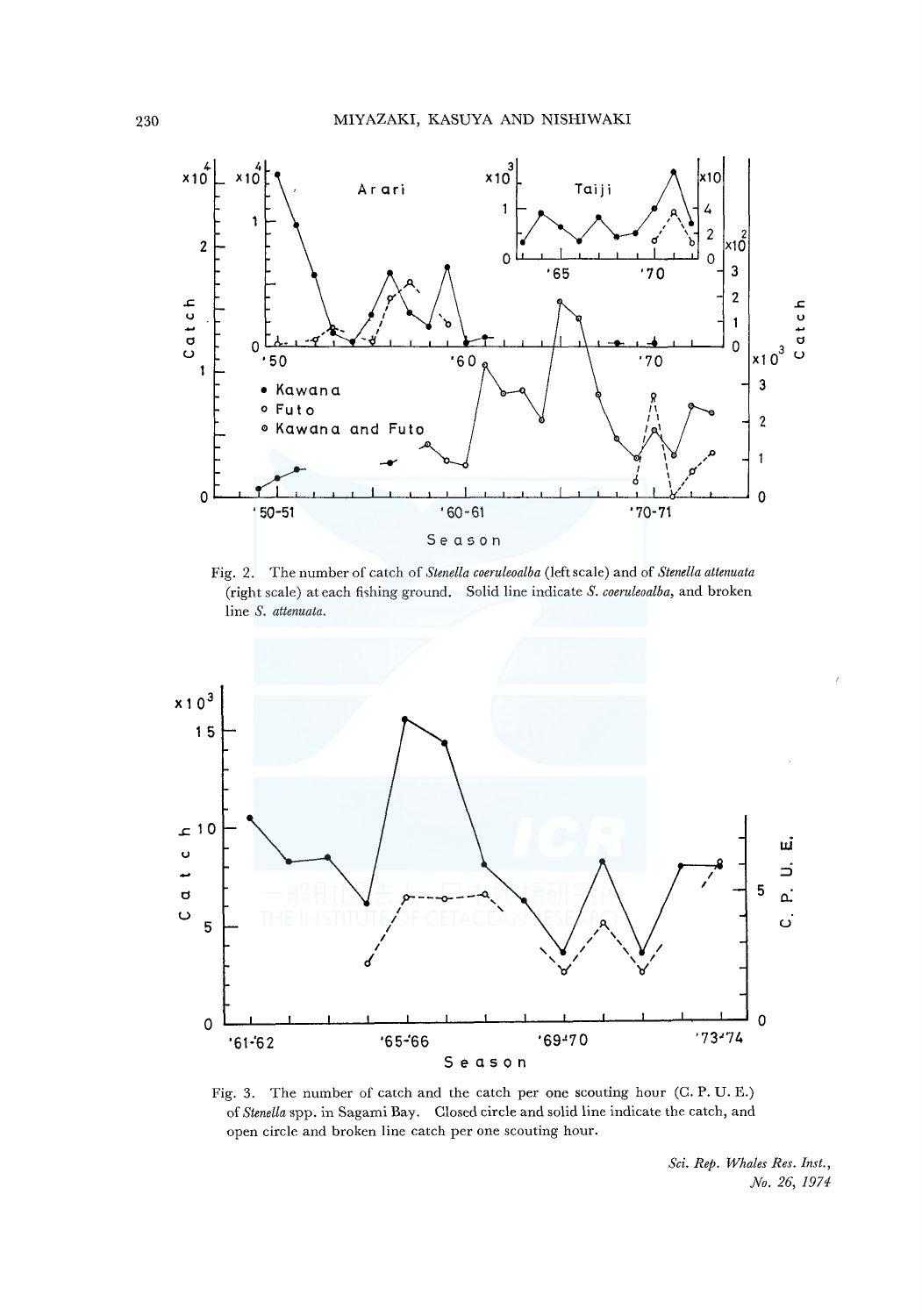the nearest border of the Kuroshio current from October to December (Japanese Maritime Safety Agency, 1961-'71). As the surface water temperature is highly variable by the effect of the meteorology or of the tide, the position of the l5°C isothermal at the depth of 200 m was used as the indicator of the position of the Kuroshio current. It is clear in Fig. 4 that the catch of *Stenella* spp. in Sagami Bay has the negative correlation with the distance of the Kuroshio current from the main fishing area. This means that in the years when the Kuroshio current situates close to Sagami Bay, there migrates many dolphins of the genus *Stenella.* The catch or catch per unit effort changes affected by the abundance of the migrating dolphins. Though the two species of *Stenella* are recorded separately in the statistics only in the seasons from 1969-'70 to 1973-'74 season, as the catch of *S. attenuata* comprises 4,956 individuals or 16. l % of the total catch of *Stenella* spp. in Sagami Bay in these season, it is reasonable to expect the catch of *S. attenuata* even in the preceding years.



Fig. 4. Relationship between the number of catch of *Stenella* spp. in Sagami Bay, and the distance (nautical mile,  $1.85 \text{ km}$ ) from Oshima Island to the  $15^{\circ}$ C isothermal line at the depth of 200 m. Closed circle indicates cooperative operation and open circle competitional operation. The numerals indicate the starting year of the season.

The catch of *Stenella* spp. in Suruga Bay was high until the early 1950's (see Arari in Fig. 2). But they had almost finished the operation since 1962. This age coincides with the time when the catch in Sagami Bay increased rapidly. The other shorter cycle of annual fluctuation of the catch is expected to be affected by the oceanographical conditions as in the case of Sagami Bay. Though Nishiwaki *et al.* (1965) reported the information from the fishermen's telling that the catch of *S. attenuata* in 1959 or in 1964 was the first case for them to catch this species. It is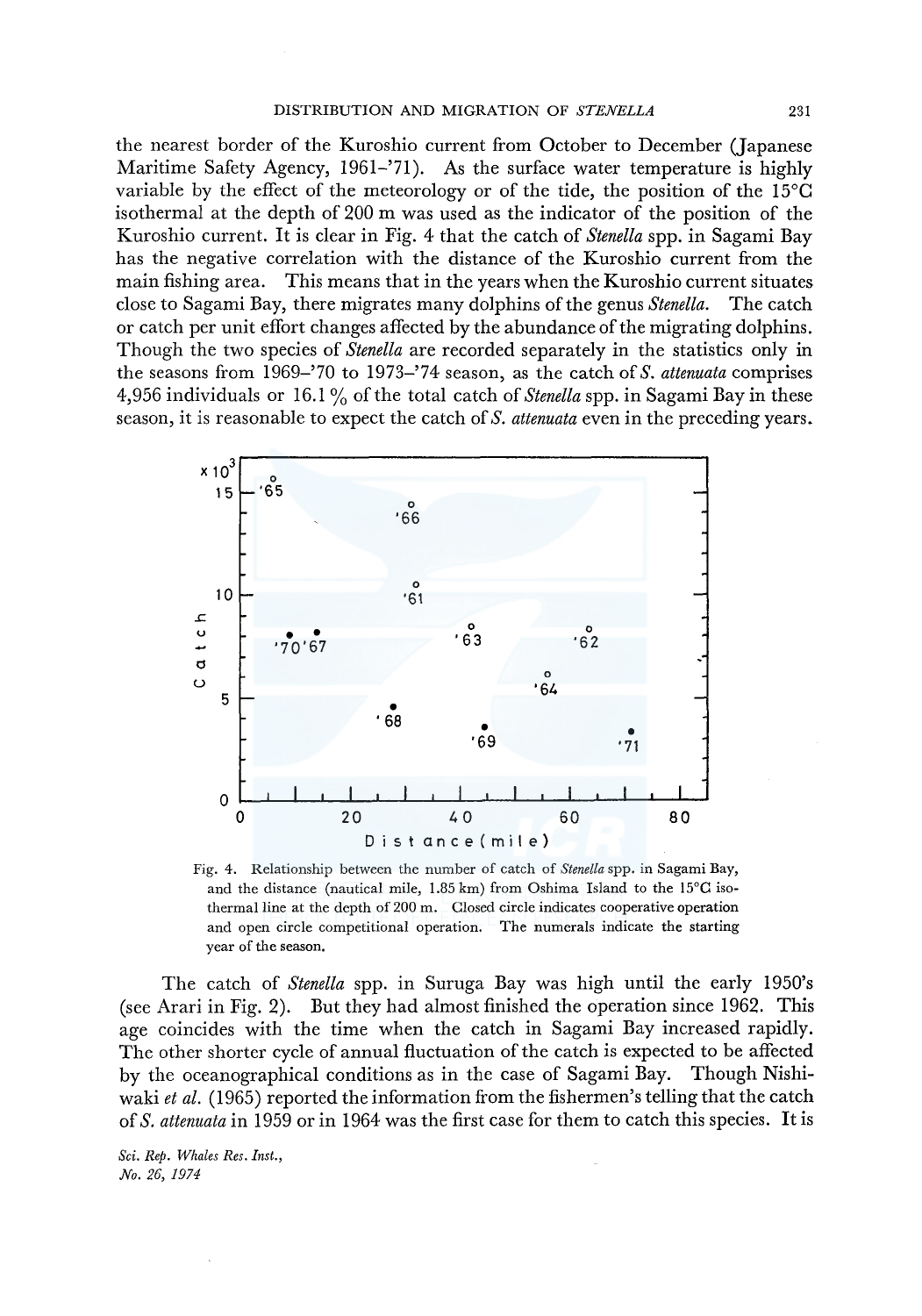#### 232 MIYAZAKI, KASUYA AND NISHIWAKI

difficult to trust their telling at the following two aspects. At first, after that year the capture of several schools of *S. attenuata* within short period were reported from the village (Nishiwaki *et al.,* 1965), and secondly the catch of *S. coeruleoalba* and *S. attenuata* in the village seems to have been recorded by the different vernacular names mentioned before.

The catch statistics off Kii Peninsula shown in Fig. 2 do not include the catch by driving method as it was started in 1973. The general trend of the catch of *Stenella* is gradually increasing in recent years. The statistics of two kinds of *Stenella* were recorded separately only in the recent three seasons. As the result of the difference of the price between two species in this local district, the fishermen prefer *S. coeruleoalba.* So, the catch of *S. attenuata* in the recent three years was only 63 animals or 1.8 % of the total number of the catch of the two species. This ratio is lower than that of the catch in Sagami Bay.

### *Seasonal fluctuation* of *catch*

In Sagami Bay the fishing season starts in late September, and ended in the former years in January or in early February but in recent years it ends in late December (Figs. 5 and 6). Fig. 6 shows the difference of the fishing season of the



Fig. 5. The seasonal changes of the catch of *Stenella* spp., of the catch per one scouting hour (C.P.U.E.), and of the scouting hours (effort) in Sagami Bay. 8 seasons from 1964-'65 to 1973-'74 season are combined. Closed circle and solid line indicate C.P.U.E., closed circle and chain line the total amount of effort, and open circle and broken line the catch.

two species. Though the season of *S. attenuata* seems to start almost at the same season with that of *S. coeruleoalba,* the peak of the catch comes in early November and the season ends by late November. On the other hand the peak of the catch of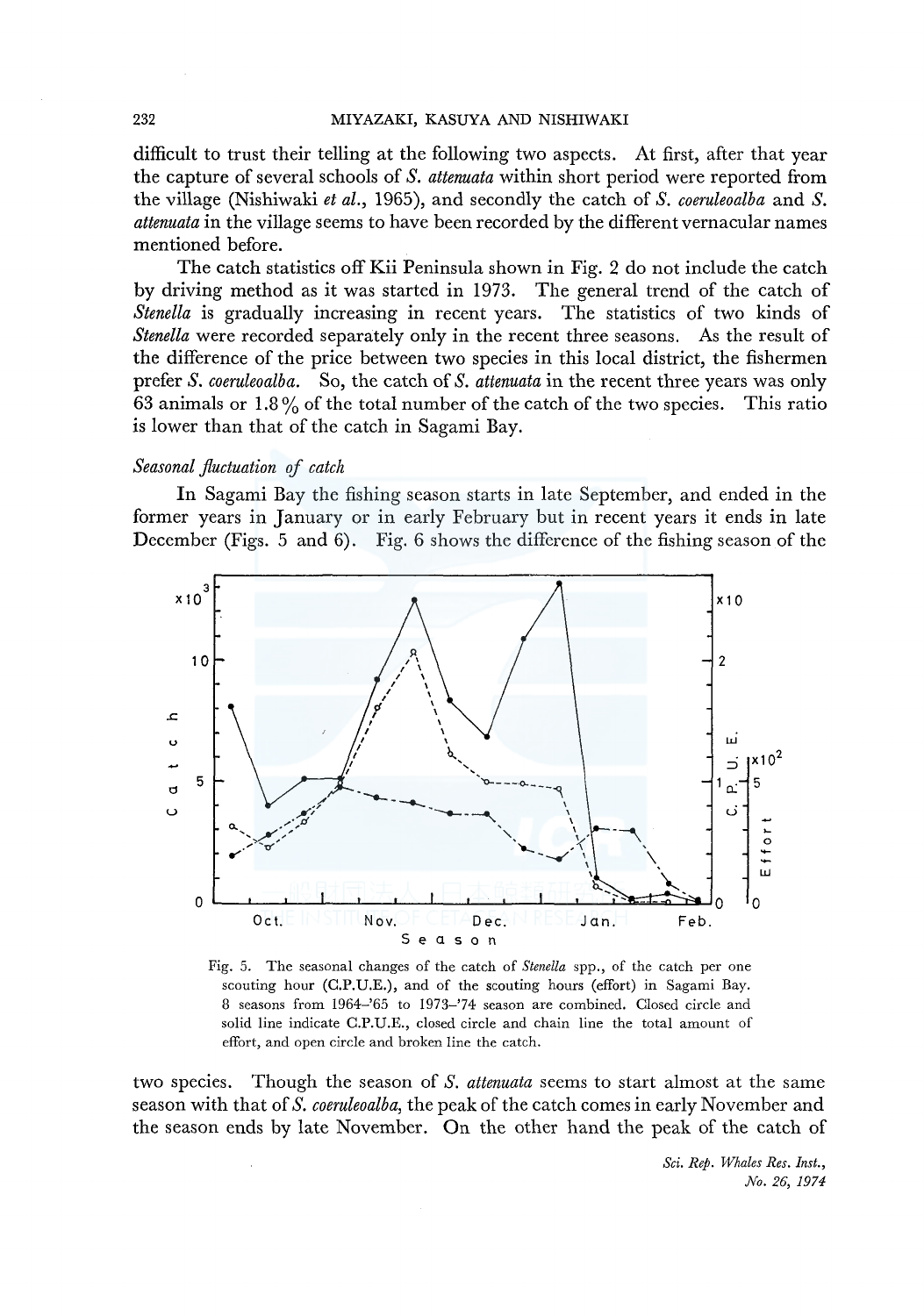*S. coeruleoalba* is in late November about one month later than that of *S. attenuata.*  The decrease of the catch of *S. coeruleoalba* in late October and early November will be the effect of the catch of *S. attenuata.* 



Fig. 6. The seasonal fluctuations of the catch of *Stenella coeruleoalba* and *Stenella attenuata* at each fishing ground. Closed circle, solid line and left scale indicate *S. coeruleoalba,* and open circle, broken line and right scale *S. attenuata.* Top: Sagami Bay, Middle: Suruga Bay, Bottom: Off Kii Peninsula.

The seasonal fluctuation of the catch per scouting one hour in Sagami Bay is shown in Fig. 5. The fluctuation shows three peaks, the first in early October, second in late November, and the third in late December or in early January. At the beginning of the season, they often start the catch after obtaining the information of sighting by other fishing vessels. And in the late December and early January the scouting effort decreases, because the fishermen spend the time for the new year festival or for its preparation. These two factors affect the catch per one scouting hour and keep it high. Accordingly, the first and the last peaks are supposed not to reflect the real abundance of the dolphins. The real peak of the migration of *S. coeruleoalba* in Sagami Bay is considered to be in the late November, and that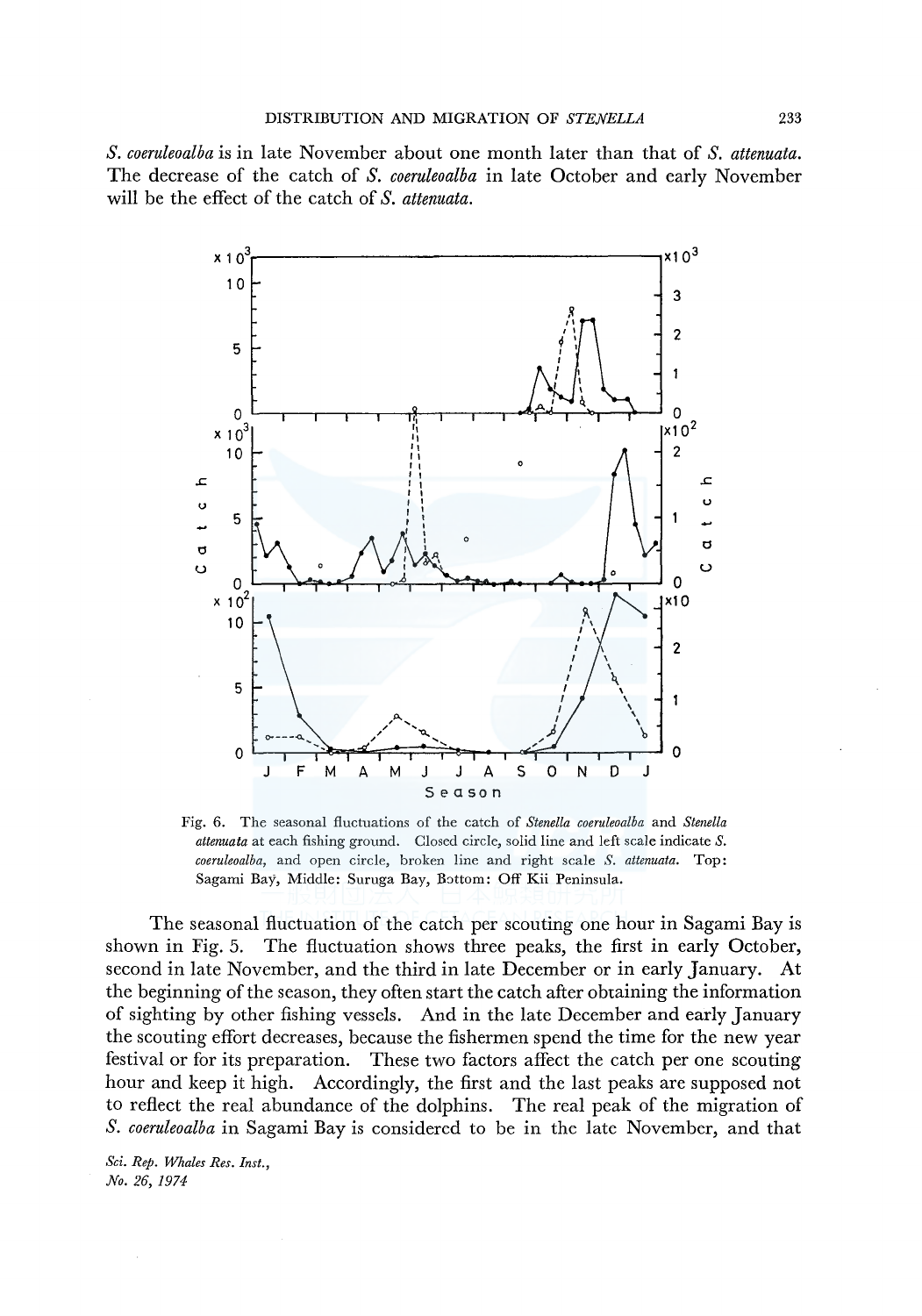of *S. attenuata* is in late October.

In Suruga Bay the catch of *Stenella* spp. was made in any season of the year, but the peaks of *S. coeruleoalba* caught are in the seasons from April to July and from December to January. The former peak is not observed in Sagami Bay, and the latter is about one month later than the corresponding peak in Sagami Bay. The spring peak of *S. attenuata* in Suruga Bay seems to arrive later than that of *S. coeruleoalba.* 

Fig. 6 shows the seasonal fluctuation of catch of two species of *Stenella* off Kii Penisula. Though the catch of *Stenella* spp. in this area is made in any season of the year, the peak of *S. coeruleoalba* are in the seasons from April to July and from October to March. The former will correspond to that of Suruga Bay, and the latter to the winter fishing seasons in other grounds. The winter peak of *S. coeruleoalba*  arrives slightly later in the southern area than the northern. Similar feature is observed also in *S. attenuata.* The catch representing the spring peak of *S. attenuata*  is too small to discuss the difference of the season. The fishermen say that the fishing ground in March becomes too far from the coast to operate the dolphin fishing. This will be one of the reason of the smaller catch in spring season.

## GEOGRAPHICAL DISTRIBUTION

All the available records of sighting or of sporadic catch of *S. coeruleoalba* and *S. attenuata* in the Pacific coast of Japan are plotted in Fig. 7. The origin of these records are shown in Tables 1 and 2. The  $17^{\circ}$ C isothermal line shows the surface water

| No.          |                 | Date                      |     | Position                                                                   | Author                      | Comments                     |
|--------------|-----------------|---------------------------|-----|----------------------------------------------------------------------------|-----------------------------|------------------------------|
|              | S. coeruleoalba |                           |     |                                                                            |                             |                              |
|              |                 | IX                        | '34 | Off Choshi<br>$(35^{\circ}44'$ N, $140^{\circ}52'$ E)                      | Ogawa, 1936                 | Purchased at the market      |
| $\mathbf{2}$ |                 |                           |     | Off Onahama<br>(36°53'N, 140°52'E)                                         | Okada, 1936                 | Purchased at the market      |
| 3            | 21              | I                         | '35 | Shimizu fish market<br>$(35^{\circ}00^{\prime}N, 130^{\circ}30^{\prime}E)$ | Okada, 1936                 | Possibly caught on Izu coast |
| 4            | 27              | Ħ                         |     | Off Choshi                                                                 | Okada, 1936                 | Purchased at the market      |
| 5            | 4               | 11                        | 35' | Shimizu fish market                                                        | Okada, 1936                 | Possibly caught on Izu coast |
| 6            | 26              | Т                         | '64 | Kokufu<br>$(34^{\circ}20^{\prime}N, 136^{\circ}52^{\prime}E)$              | Higashikawa<br>et al., 1966 | Stranded                     |
| S. attenuata |                 |                           |     |                                                                            |                             |                              |
| 7            | 12              | VIII                      | '35 | Nagasaki fish market<br>$(32^{\circ}40' N, 129^{\circ}50' E)$              | Ogawa, 1936                 | Purchased at the market      |
| 8            | 20              | $\boldsymbol{\mathrm{x}}$ | '61 | Arikawa<br>$(33^{\circ}00^{\prime}N, 129^{\circ}06^{\prime}E)$             | Mizue et al.,<br>1962       | Driven in                    |
| 9            |                 | VIII                      |     | Onahama                                                                    | Kasuya, 1972                |                              |
|              |                 |                           |     |                                                                            |                             |                              |

|  |  | TABLE 1. LIST OF RECORDS OF SPORADIC CATCH OF STENELLA SPP. IN |  |  |  |
|--|--|----------------------------------------------------------------|--|--|--|
|  |  | THE WESTERN NORTH PACIFIC.                                     |  |  |  |

temperature in the warmest and coldest months of 1970. This figure shows that the distribution of these species is not restricted in the coastal waters, but extends into the offshore waters. The northernmost records in the summer season are be-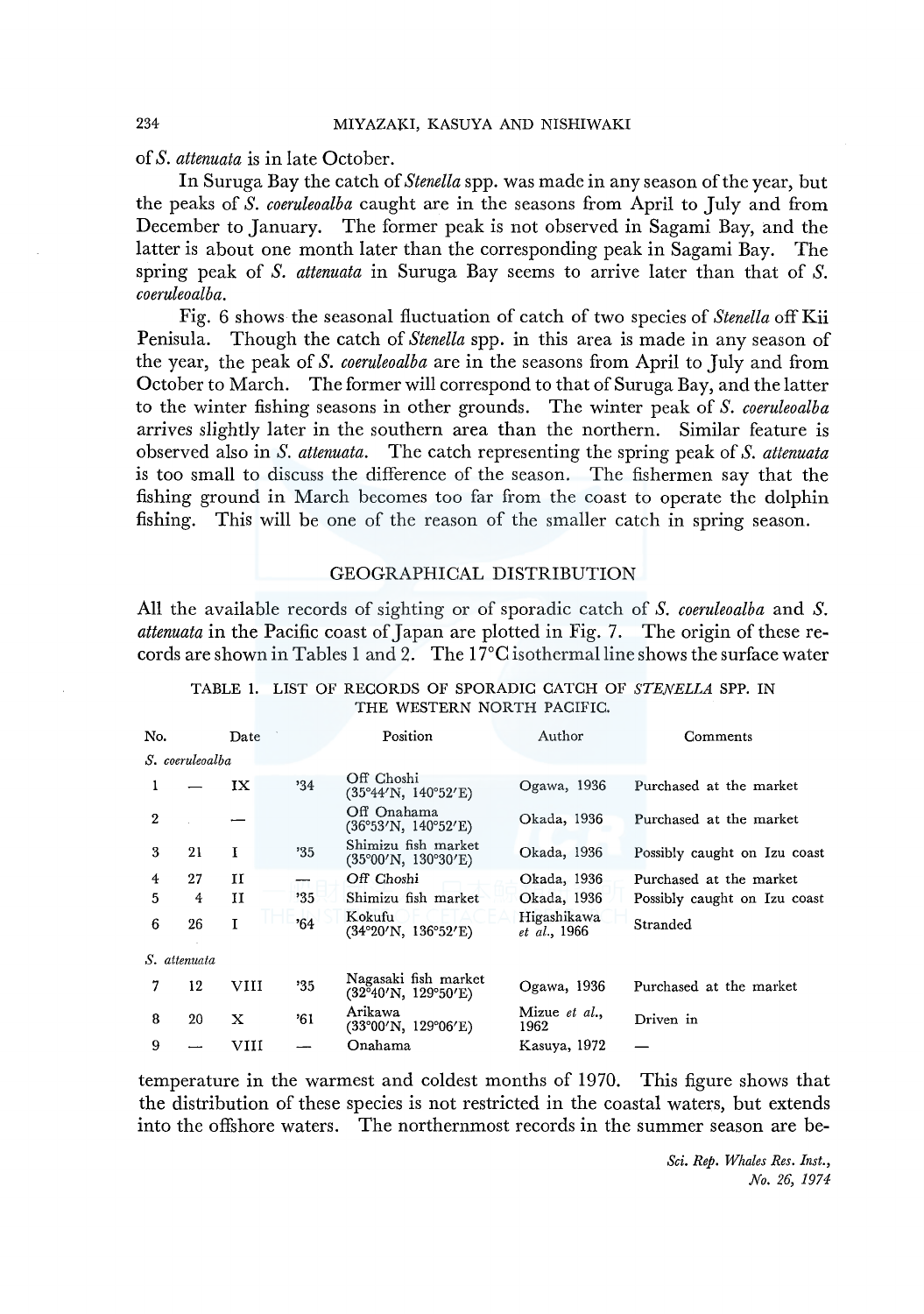#### DISTRIBUTION AND MIGRATION OF *STENELLA* 235

tween 44°N and 46°N. This range approximately coincides to the 17°0 isothermal line in the summer season. Though the northern range of the two species in winter season is not clearly indicated, it is suggested that they are distributed south of  $17^{\circ}$ C isothermal line.

| No.                     |                 | Date          |     | Position          | Time                     | Surface<br>temperature<br>$({}^{\circ}C)$ | School<br>size | Author         |
|-------------------------|-----------------|---------------|-----|-------------------|--------------------------|-------------------------------------------|----------------|----------------|
|                         | S. coeruleoalba |               |     |                   |                          |                                           |                |                |
| 1                       | 11              | VIII          | '51 | Nemuro Bay        |                          |                                           | 150            | Sleptsov, 1961 |
| $\overline{2}$          | 31              | VIII          | '51 | Ekacherina Bay    | $\overline{\phantom{0}}$ | $\overline{\phantom{0}}$                  | 50             | $, \,$         |
| 3                       | 9               | IX            | '51 | Laperyza Bay      |                          | $\overline{\phantom{0}}$                  | $20 - 30$      | , ,            |
| $\overline{\mathbf{4}}$ | 8               | <b>VIII</b>   | '54 | 38°18'N, 148°50'E |                          |                                           | 2,000          | ,,             |
| 5                       | 18              | <b>VIII</b>   | 34' | 39°04'N, 153°30'E | -                        |                                           | 400            | ,              |
| 6                       | 13              | $\mathbf{IX}$ | 34  | 41°28'N, 153°03'E | —                        |                                           | 150-200        | ,,             |
| $\overline{7}$          | 15              | IX            | 34  | 44°34'N, 149°51'E |                          |                                           |                | ,,             |
| 8                       | 22              | IX            | '70 | 34°31'N, 139°35'E | 13:45                    | 22.7                                      | 10             | Present data   |
| 9                       | 22              | XI            | '70 | 34°35'N, 139°38'E | 14:20                    | 22.7                                      | 1,000          | ,,             |
| 10                      | 21              | XI            | '71 | 34°48'N, 141°07'E | 11:10                    | 20.6                                      | 60-70          | ,,             |
| 11                      | 21              | XI            | '71 | 34°52'N, 141°05'E | 10:36                    | $\overline{\phantom{m}}$                  |                | , 1            |
| 12                      | 19              | $\mathbf I$   | 72  | 29°36'N, 140°38'E | 08:05                    | 19.8                                      | 50             | Masaki, 1972   |
| 13                      | 19              | I             | 72  | 29°32'N, 140°42'E | 09:26                    | 19.8                                      | 30             | ,,             |
| 14                      | 19              | $\mathbf I$   | 72  | 29°07'N, 141°11'E | 12:18                    | 21.4                                      | 100            | ,              |
| 15                      | 21              | $\mathbf I$   | 72  | 26°39'N, 142°28'E | 07:55                    | 21.7                                      | 10             | ,,             |
| 16                      | 5               | $\mathbf{H}$  | 72  | 20°17'N, 152°12'E | 11:46                    | 25.5                                      | 30             | ,,             |
| 17                      | 24              | X             | '72 | 34°52'N, 141°05'E | 15:34                    | 20.5                                      | 200            | Present data   |
| 18                      | 8               | X             | '73 | 34°48'N, 139°54'E | 10:00                    | 24.7                                      | 50             | ,,             |
| 19                      | 8               | $\mathbf x$   | 73  | 34°44'N, 139°47'E | 11:25                    | 25.4                                      | $500 - 1,000$  | ,,             |
| 20                      | 11              | $\mathbf X$   | 73  | 35°02'N, 139°18'E | 08:00                    | 23.1                                      | $20 - 30$      | ,,             |
| 21                      | 10              | $\mathbf{I}$  | 74' | 32°05'N, 132°12'E | 07:00                    |                                           | $50 - 60$      | ,,             |
| 22                      | 10              | $_{\rm II}$   | '74 | 32°52'N, 133°08'E | 12:00                    |                                           | 100            | , 1            |
| 23                      | 10              | II            | '74 | 31°28'N, 134°09'E | 16:40                    |                                           | 20             | ,,             |
|                         | S. attenuata    |               |     |                   |                          |                                           |                |                |
| 24                      | 10              | XII           | 57  | 26°40'N, 124°50'E |                          | ----                                      |                | ,,             |
| 25                      | 22              | I             | '72 | 25°55'N, 143°38'E | 06:40                    | 22.2                                      | 50             | Masaki, 1972   |
| 26                      | 22              | I             | '72 | 25°32'N, 142°00'E | 09:41                    | 21.9                                      | 50             | ,              |
| 27                      | 22              | I             | 72  | 25°22'N, 142°43'E | 11:22                    | 21.4                                      | 50             | ,,             |
| 28                      | 7               | $\mathbf{I}$  | 72  | 23°30'N, 151°42'E | 12:23                    | 24.3                                      | $20 - 30$      | ,,             |
| 29                      | 7               | $_{II}$       | '72 | 23°35'N, 151°35'E | 16:10                    | 24.5                                      | $20 - 30$      | ,,             |
| 30                      | 8               | $\mathbf{I}$  | 72  | 24°05'N, 149°09'E | 16:00                    | 24.8                                      | $20 - 30$      | ,              |
| 31                      | 23              | V             | 73  | 31°28'N, 134°36'E | 06:40                    | 19.0                                      | 30             | Present data   |
| 32                      | 23              | $\mathbf{V}$  | 73  | 32°03'N, 135°01'E | 11:00                    | 19.0                                      |                | ,,             |
| 33                      | 24              | $\mathbf{V}$  | '73 | 33°19'N, 137°52'E | 05:05                    | 16.8                                      | 5              | 99             |

## TABLE. 2. LIST OF SIGHTING RECORDS OF *STENELLA* SPP. IN THE WESTERN NORTH PACIFIC.

The similar feature is also observed in the water temperature at the positions of sighting collected by us or reported by various authors (Table 2). The 32 records of water temperature at the sighting position of *S. coeruleoalba* and the 9 records at the sighting position of *S. attenuata* are in the range between 16.8°C and 26.0°C.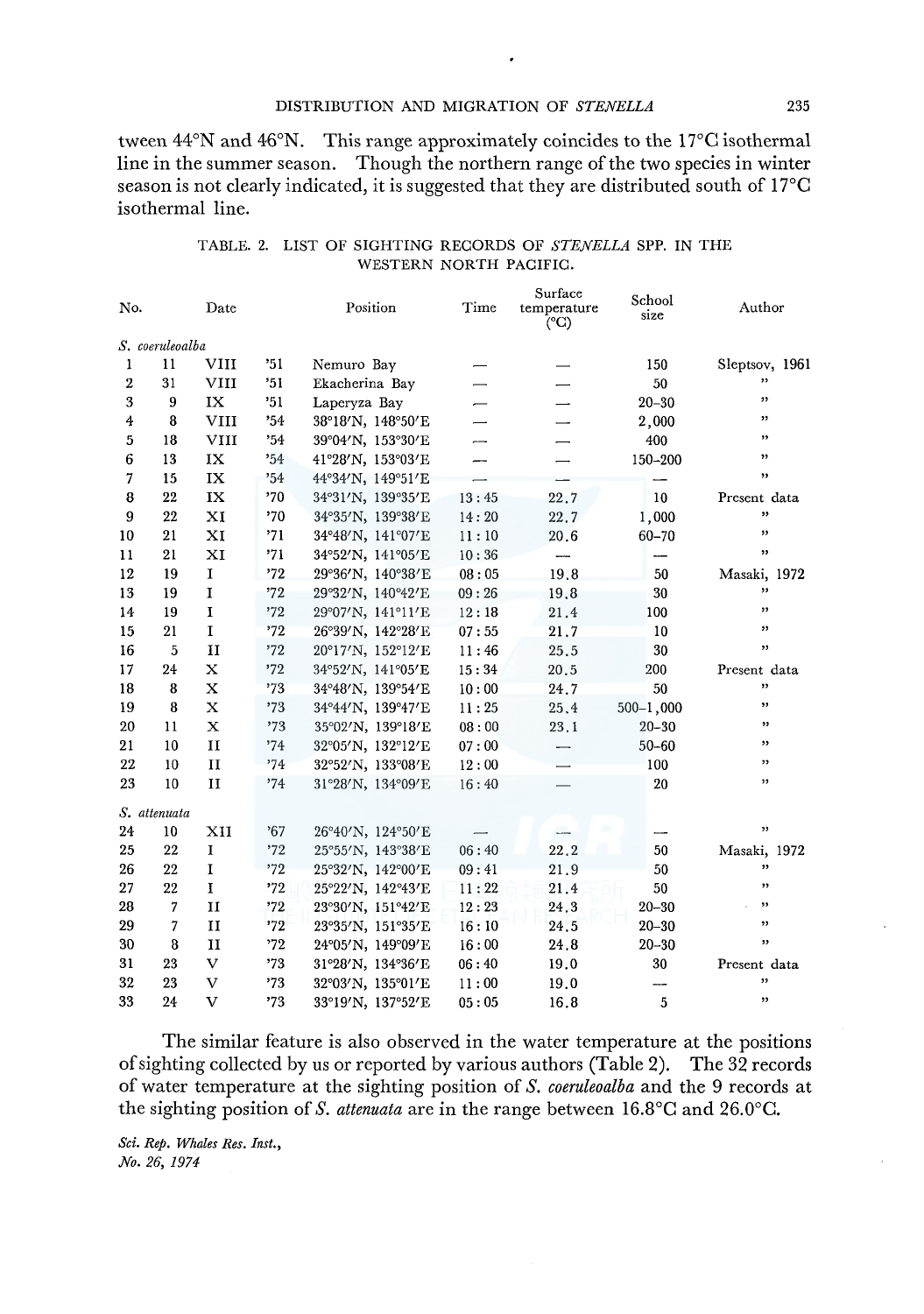#### 236 MIYAZAKI, KASUYA AND NISHIWAKI

These informations suggest that the two kinds of the dolphins are distributed, in the western North Pacific, in the waters influenced by the Kuroshio current. Fig. 8 shows the oceanographical structure and the positions of sighting of *S. coeruleoalba.*  The schools of this species seems to be concentrated near the area where the warm water intrudes into the colder water at the periphery of the Kuroshio current. Similar oceanographical structure is observed at the southeast entrance of Sagami Bay in the winter season (Kasuya, 1972; Miyazaki *et al.,* 1973 ), and at the southeast



Fig. 7. Map showing the geographical distribution of *Stenella coeruleoalba* and *Stenella attenuata.* The numerals by the symbol indicate the month of sighting or collecting. A; Arari, F; Futo, K; Kawana, T; Taiji. The l7°C isothermallines are for 1970 (Japanese Meteorological Agency).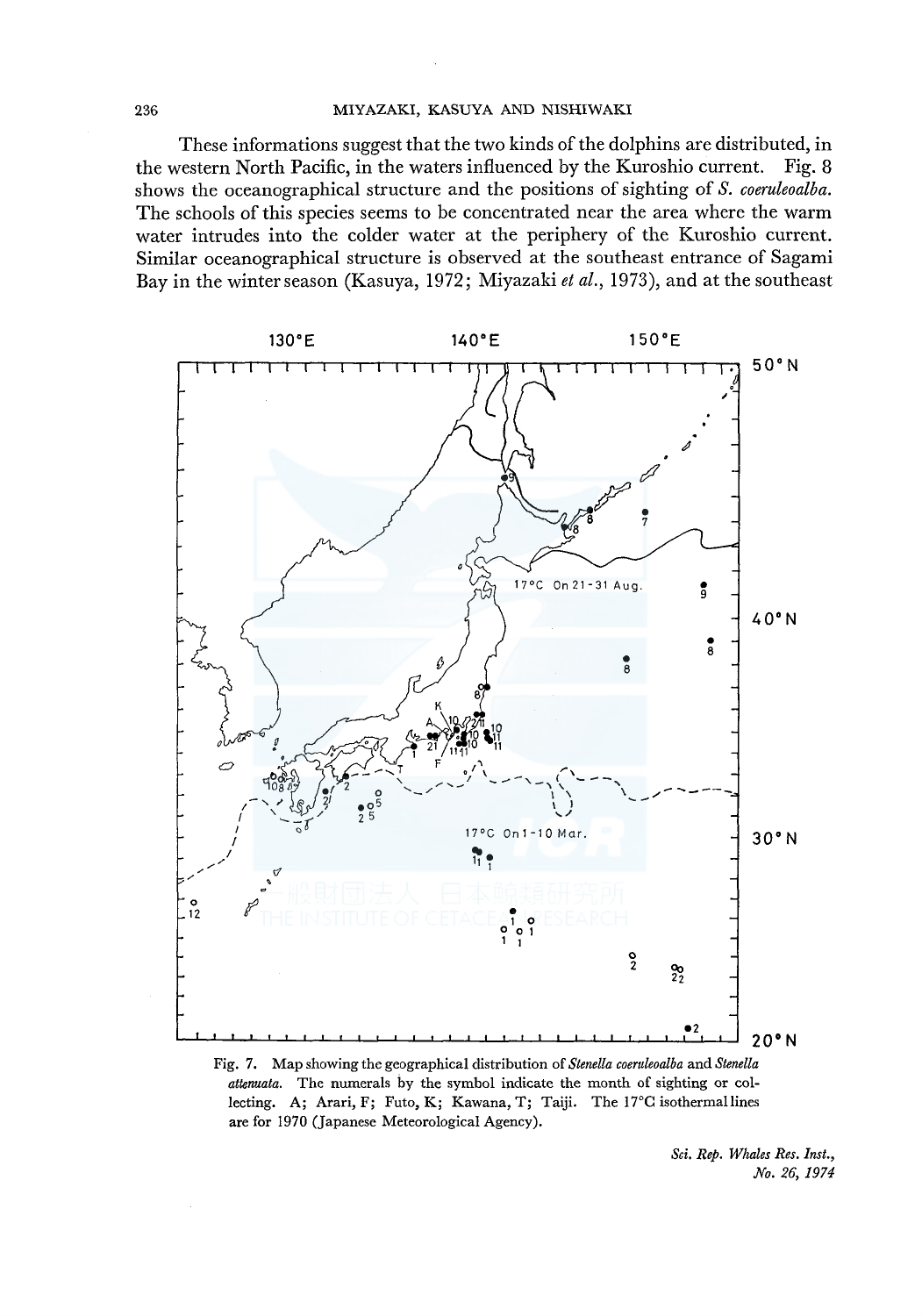area of Suruga Bay in winter and spring dolphin fishing season (Fig. 9). These places coincide with the important fishing ground of the dolphins. Though the species was not identified, there is observed in October and December a peak of landing of dolphins at the Choshi fish market  $(35°44' N, 140°52' E)$ . This peak will



Fig. 8. The oceanographical condition and the sighting position of the dolphin obtained through 2 cruises of the Tanseimaru. S; *Stenella coeruleoalba,* L; *Lagenor- hynchus,* T; *Tursiops,* D; Delphinidae, P; sperm whale, G; *Globicephala,* R; *Grampus,* M; minke whale, Z; Zyphiidae. Solid line indicate surface water isothermal line, and broken line the 200 m depth.



Fig. 9. The oceanographical condition in Suruga Bay in 1967. Solid line indicates surface water temperature. (Shizuoka Fisheries Experiment Station, 1967).

*Sci. Rep. Whales Res. Inst., No. 26, 1974*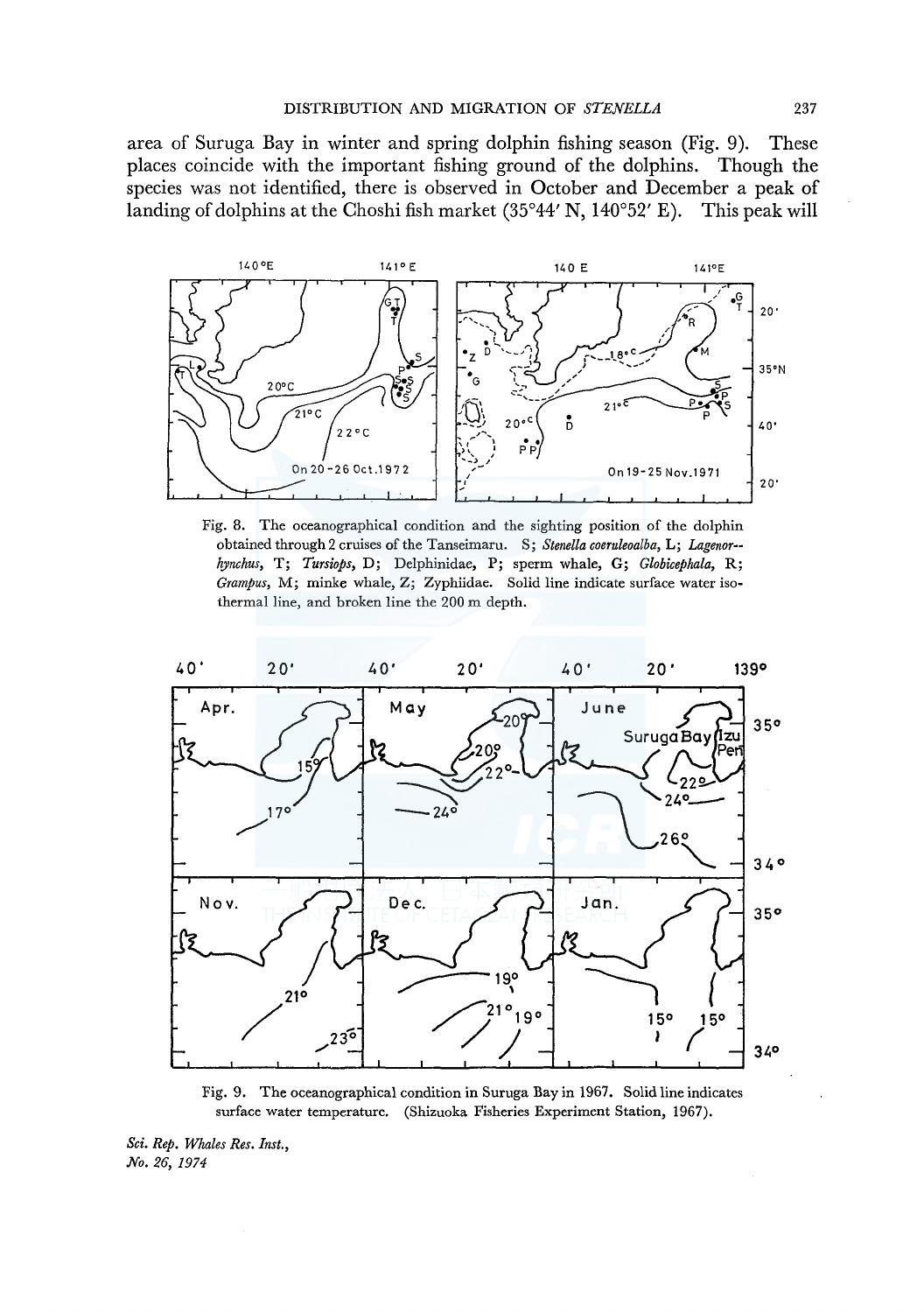#### 238 MIYAZAKI, KASUYA AND NISHIWAKI

probably represent the catch of *Stenella* spp. in the waters off Choshi, where the similar intrusion of warm water is observed (Fig. 8). It is interesting to note that there occurs no intrusion of warm warter in the spring at the southeast entrance of Sagami Bay, and that this area has no spring dolphin fishing season.

#### DISCUSSION

Hubbs *et al.,* (1973) summarized all known records of *S. coeruleoalba* in the North Pacific, and showed that this species is distributed continuously from the west coast of North America to the central tropical Pacific. The sighting records reported by Masaki (1972) now suggest that the continuity of the distribution can be extended to the Japanese coastal waters. But this does not necessarily mean that *S. coeruleoalba* in the both sides of the North Pacific belongs to one population. It will be more reasonable to expect several separate populations in the North Pacific.

*Stenella* spp. and probably other tropical or subtropical dolphins seem to concentrate at the area where the warm water at the periphery of the Kuroshio current intrudes into the colder water as suggested by Kasuya (1972) and shown on large cetaceans by Uda (1954). This assumption can explain the mechanism concerning the formation of the several fishing grounds and fishing season. We don't deny all the possibility where the concentration of dolphins occurs on the steep slope along the continental shelf (Tobayama 1969). But this hypothesis can not explain the presence of the fishing ground near Choshi, because the sea floor off Choshi is flat and shallow.

The winter peaks for *S. coeruleoalba* and *S. attenuata* are observed in the earlier season in Sagami Bay at the north, and off Kii Peninsula at the south they delay for about one month. The time lag between Sagami Bay and Suruga Bay in closer distance is larger than that between Suruga Bay and Kii Peninsula in larger distance. This suggests that the time lag is related to the speed of the seasonal change of the oceanographical conditions or the seasonal movement of the area where the northern boundary of the Kuroshio current crosses the coastal waters. The spring peak observed in the catch at Taiji (Kii Peninsula) and Arari (Suruga Bay) will correspond to the northbound movement of the northern boundary of the Kuroshio current and that of dolphins induced by it. These features of the seasonal migration of the dolphins are close to that suggested by Ohsumi (1972). But it must be noted that the migration of these dolphins seems to be the shift of the area of the higher density of dolphins resulting in the expansion or retreat of the range of the distribution. Compared with the peaks of *S. coeruleoalba,* the winter peak of *S. attenuata* arrives earlier and the spring peak later. This indicates that *S. attenuata* lives in the warmer waters and possibly in the lower latitudes than *S. coeruleoalba* does.

As the catch of the two species of the dolphins are strongly affected by the annual fluctuation of the Kuroshio current, it was impossible to analyze the fluctuation of the population based on the fishing statistics covering only a short period.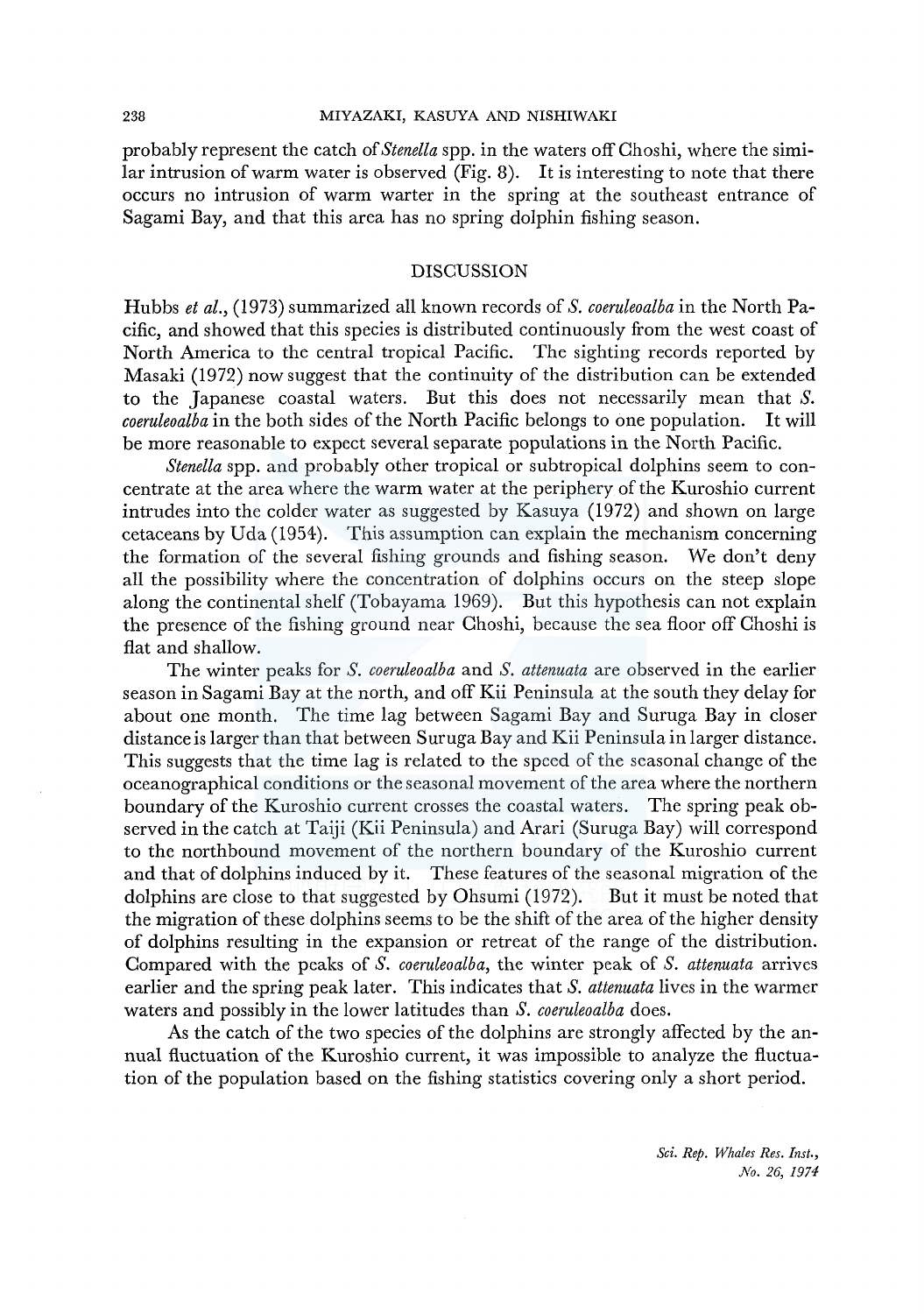## ACKNOWLEDGEMENTS

Sincere thanks are due to the members of the fishermen's cooperative unions at Kawana, Futo, Arari, and Taiji, who are very helpful in collecting the data. We extend our hearty thanks to the members of the Tanseimaru, who kindly supported us in studying the dolphins on the vessel.

Dr. T. Kajihara and Dr. K. Numachi of The Ocean Research Institute, and Mr. R. L. Brownell of The Smithsonian Institution are acknowledged for their cooperation and the valuable suggestions.

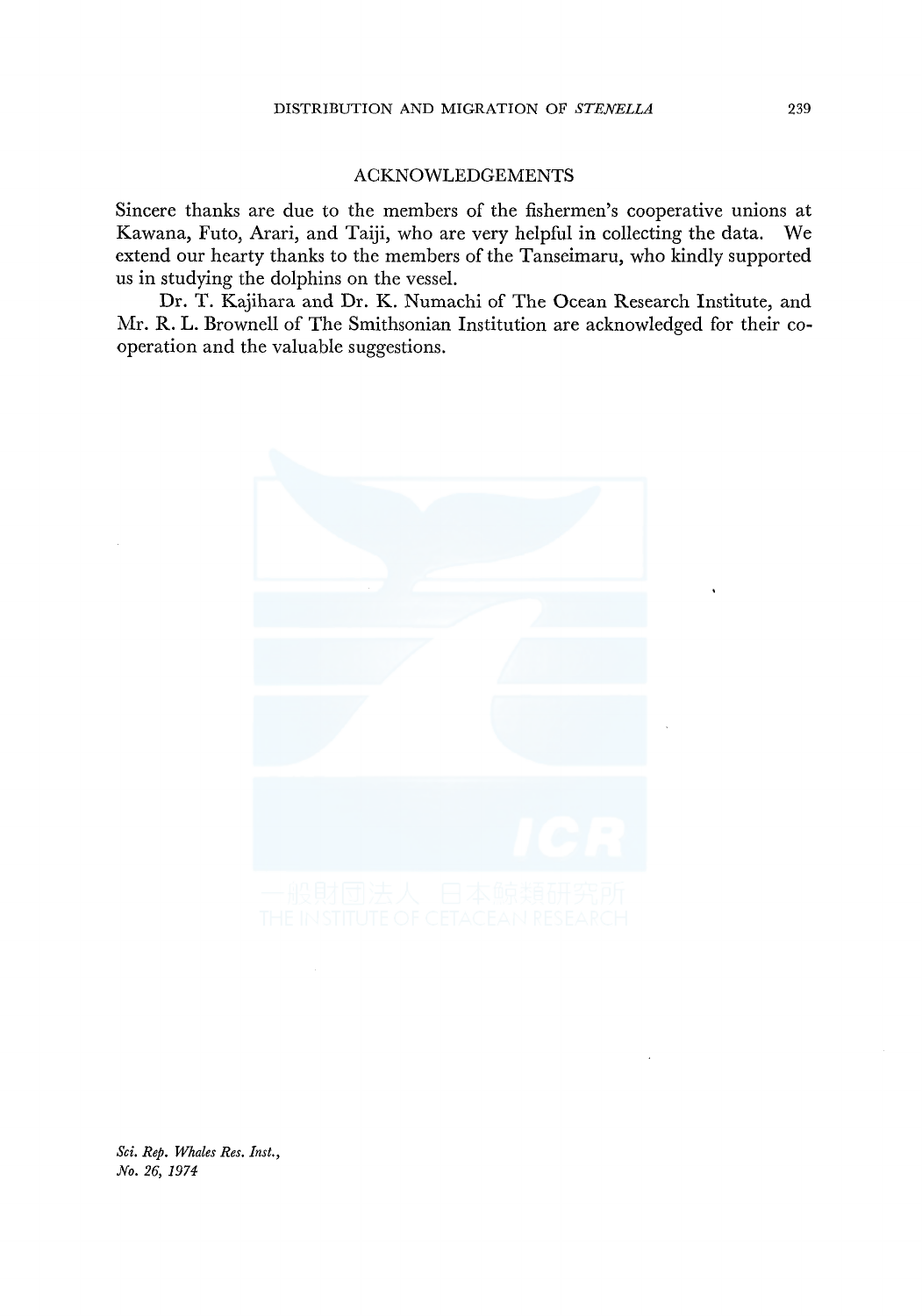#### REFERENCES

HIGASHIKAWA, S., H. KITAMURA, Y. MOTOMURA, K. YAMAMOTO, and T. KATAOKA, 1966. Dolphins in Mie prefecture. *Mu Seibutsu* 16: 49-52. (in Japanese)

HUBBS, C. L., W. F. PERRIN, and K. C. BALCOMB, 1973. *Stenella coeruleoalba* in the eastern and central Pacific. 7. *Mamm.*, 54(2): 549-552.

JAPANESE MARINTIME SAFETY AGENCY, 1961-1971. *State of the Adjacent Seas of Nippon.* Vol. 2-4. Tokyo.

KASUYA, T., 1971. Consideration of distribution and migration of toothed whales off the Pacific coast of Japan based upon aerial sighting record. *Sci. Rep. Whales Res. Inst.,* 23: 37-66.

KASUYA, T., 1972. Growth and reproduction of *Stenella caeruleoalba* based on the age determination by means of dentinal growth layers. *Sci. Rep. Whale Res. Inst.,* 24: 57-79.

KAsUYA, T., N. MIYAZAKI, and W. H. DAWBIN, 1974. Growth and reproduction of *Stenella attenuata* in the Pacific coast of Japan. *Sei. Rep. Whales Res. Inst.,* 26: 157-226.

- MASAKI, M., 1972. Tagging investigation of whale in Ogasawara and Mariana Islands. *Geiken Tsushin,*  249: 35-42. (in Japanese)
- MIYAZAKI, N., T. KusAKA, and M. NISHIWAKI, 1973. Food of *Stenella caeruleoalba. Sci. Rep. Whales Res. Inst.,*  25: 265-275.
- MIZUE, K., and K. YosHmA, 1962. Studies on the little toothed whales in the west sea area of Kyusyu IX. About *Prodelphinus* sp. so-called "Madara iruka" in Japan caught at Arikawa in Goto Is., Nagasaki Pref. *Bull. Fae. Fish. Nagasaki Univ.,* 13: 1-8. (in Japanese)
- MIZUE, K., K. YosHIDA, and S. SONODA, 1964. Studies on the little toothed whales in the west sea area of Kyusyu X. About *Prodelphinus* sp. so-called "Hashinaga iruka" in Japan caught in the sea area around Goto Is. Nagasaki Pref. *Bull. Fae. Fish. Nagasaki Univ.,* 17: 10-24. (in Japanese)
- NisHIWAKI, M. and T. Yagi, 1953. On the age and the growth of teeth in a dolphin *(Prodelphinus caeruleoalbus). Sci. Rep. Whales Res. Inst.,* 8: 133-146.
- NISHIWAKI, M., M. NAKAJIMA, and T. KAMIYA, 1965. A rare species of dolphin *(Stenella attenuata)* from Arari, Japan. *Sci. Rep. Whales Res. Inst.,* 19: 53-64.
- OGAWA, T., 1936. Studien iiber die Zahnwale in Japan. *Botany and Zoology,* 4(7): 1159-1171. (in Japanese)
- OGAWA, T., 1936. Studien iiber die Zahnwale in Japan. *Botany and Zoology,* 4(8): 1337-1344. (in Japanese)
- 0HSUMI, S., 1972. Catch of marine mammals, mainly of small cetaceans, by local fisheries along the coast of Japan. *Bull. Far Seas Fish. Res. Lab.,* 7: 137-166.
- OKADA, Y., 1936. A study of Japanese Delphinidae. *Sci. Rep. Tokyo Bunrika Daigaku.* Sect. B., 3(44-  $45$ : 1-16.
- PERRIN, W. F., 1972. Color patterns of spinner porpoises *(Stenella cf. S. longirostris)* of the eastern Pacific and Hawaii, with comments on delphinid pigmentation. *Fish. Bull., U.S.,* 70(3): 983-1003.
- SAMPSON, W. F., 1970. *Stenella eoeruleoalba* in the northern Pacific Ocean. J. *Mamm.,* 51(4) 809.
- SHIZUOKA PREFECTURAL FISHERIES EXPERIMENT STATION, 1967. *The report of working result for forecast OJ fishing and oeeanographieal condition.* Shizuoka Prefectural Fish. Exp. Station. 29 pp.
- SLEPTSOV, M. M., 1961. Observations of small cetaceans in far eastern seas and northwest Pacific. *Trudy Inst. Morf. Zhivoth.,* 34: 136-143.
- ToBAYAMA, T., 1969. School size and its fluctuation in the catch of *Stenella eoeruleoalba* in Sagami Bay. *Geiken Tsushin,* 217: 109-119. (in Japanese)
- TOKYO METROPOLITAN FISHERIES EXPERIMENT STATION, 1971. *Surface water temperature data of stationary observation in Izu Islands* (1920-1970). Tokyo Metropolitan Fish. Exp. Station, no. 218. 108 pp.
- UDA, M., 1954. Studies of the relation between the whaling grounds and the hydrographical conditions (I). *Sci. Rep. Whales Res Inst.,* 9: 179-187.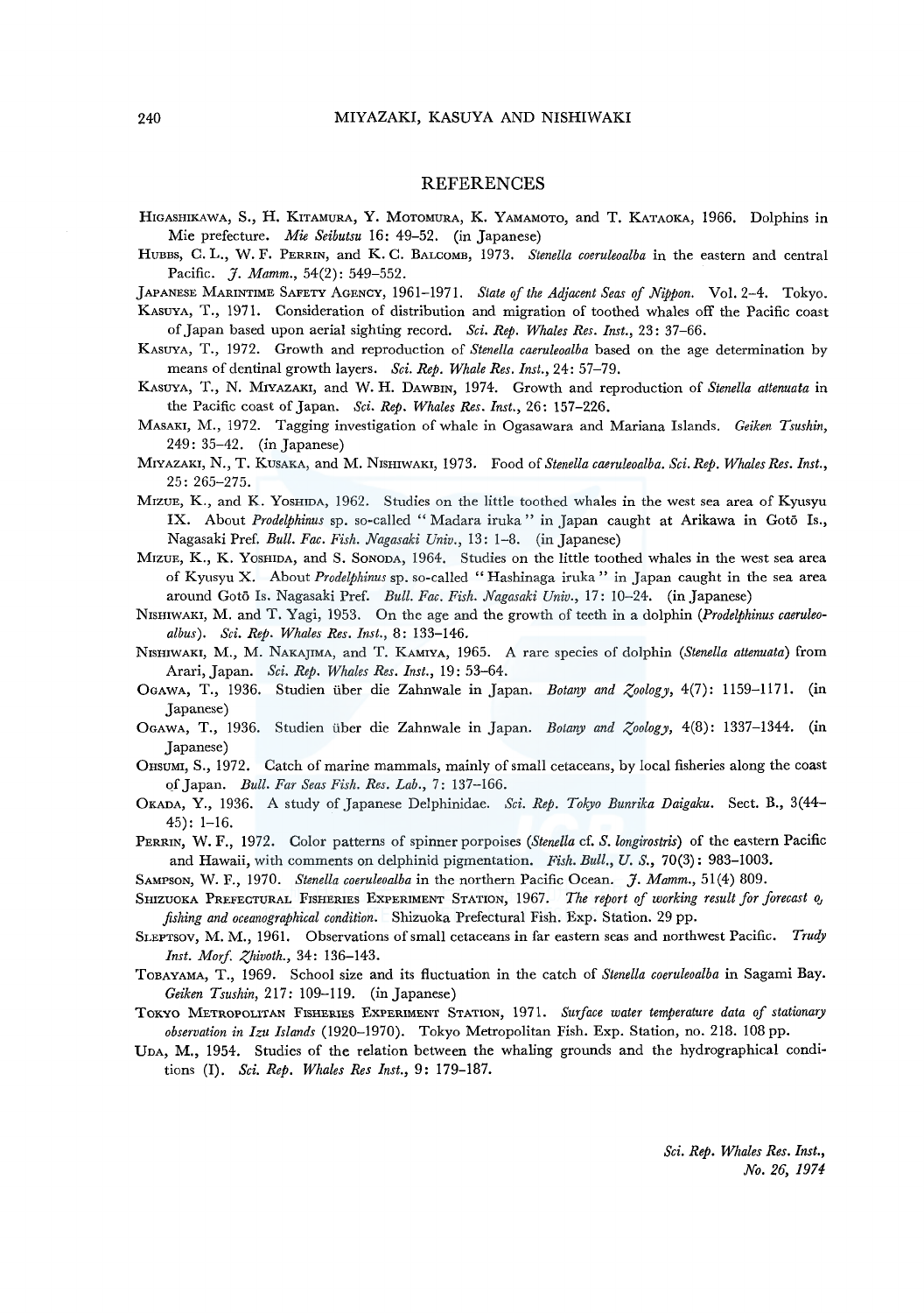#### DISTRIBUTION AND MIGRATION OF *STENELLA*

## APPENDIX I. THE NUMBER OF CATCH OF *STENELLA COERULEOALBA* AND *STENELLA ATTENUATA* (IN PARENTHESES) IN ARARI.

|       | Jan.  | Feb.  | Mar.        | Apr.  | May          | June           | July          | Aug. |             |     | Sep. Oct. Nov. | Dec.           | Total                      |
|-------|-------|-------|-------------|-------|--------------|----------------|---------------|------|-------------|-----|----------------|----------------|----------------------------|
| 1950  | 60    |       | 10          | 4,794 | 3,293        | 1,231<br>(1)   | 47            |      |             |     |                | 4,236          | 13,671<br>$\left(1\right)$ |
| 1951  | 2,194 | 125   | 93          | 1,321 | 1,990        | 826            | 646           |      |             |     |                | 2,469          | 9,664                      |
| 1952  | 245   |       | (25)        |       |              | 1,321          | 11            |      |             |     |                | 4,050          | 5,627<br>(25)              |
| 1953  |       |       | 88          | 19    | 759<br>(6)   | 62             | 153<br>(65)   |      |             |     |                |                | 1,081<br>(71)              |
| 1954  | 53    |       |             |       |              | 245            |               |      |             |     |                |                | 298                        |
| 1955  |       |       |             |       |              | 69             |               |      |             |     |                | 2,483<br>(15)  | 2,552<br>(15)              |
| 1956  | 1,390 |       |             | 69    |              | 611            | 48            |      | (188)       |     |                | 3,634          | 5,752<br>(188)             |
| 1957  | 261   |       |             | 102   | 274          | 68<br>(257)    | 275           |      |             |     |                | 1,771          | 2,751<br>(257)             |
| 1958  | 1,274 |       |             | 79    | 151          |                |               |      | 63          |     |                |                | 1,567                      |
| 1959  | 4,117 | 1,440 |             |       | 76           | 671<br>(83)    |               |      |             |     |                |                | 6,304<br>(83)              |
| 1960  |       |       |             |       |              |                |               | 67   |             |     |                |                | 67                         |
| 1961  | 151   |       |             |       |              |                |               |      |             | 613 | 11             |                | 775                        |
| 1968  |       |       | 90          |       |              |                |               |      |             |     |                |                | 90                         |
| 1970  |       |       |             |       | 41           |                |               |      |             |     |                |                | 41                         |
| Total | 9,745 | 1,565 | 281<br>(25) | 6,384 | 6,584<br>(6) | 5,104<br>(341) | 1,180<br>(65) | 67   | 63<br>(188) | 613 | $\mathbf{11}$  | 18,643<br>(15) | 50,240<br>(640)            |

## APPENDIX II. THE NUMBER OF CATCH OF *STENELLA COERULEOALBA* AND *STENELLA ATTENUATA* (IN PARENTHESES) IN TAIJI.

|       | Jan.         | Feb.         | Mar.                    | Apr.             | May        |                        |   | June July Aug. Sep. Oct. |                |                         | Nov.        | Dec.          | Total         |
|-------|--------------|--------------|-------------------------|------------------|------------|------------------------|---|--------------------------|----------------|-------------------------|-------------|---------------|---------------|
| 1963  | 16           | 30           | 34                      | 18               | 46         | 4                      |   |                          |                |                         | 63          | 120           | 331           |
| 1964  | 252          | 247          | 162                     | 25               | 11         |                        |   |                          | $\overline{2}$ | 9                       | 93          | 131           | 934           |
| 1965  | 207          | 138          | 29                      | 17               |            | 14                     | 3 | $\overline{4}$           |                | 30                      | 78          | 121           | 642           |
| 1966  | 129          | 177          | 15                      | 12               | 5          |                        |   |                          |                |                         | 7           | 77            | 422           |
| 1967  | 336          | 206          | 29                      | 29               |            |                        |   |                          |                | 16                      | 97          | 105           | 819           |
| 1968  | 175          | 112          | $\overline{\mathbf{r}}$ | 42               | 33         |                        |   |                          |                |                         | 6           | 27            | 400           |
| 1969  | 77           | 3            |                         | 3                | 90         | 12                     |   |                          |                | 3                       | 74          | 237           | 499           |
| 1970  | 331          | 81           |                         | 3                | 7          | 8                      | 4 |                          |                | 5<br>$\left(1\right)$   | 114<br>(8)  | 444<br>(5)    | 997<br>(14)   |
| 1971  | 423<br>(1)   | 178          | 11                      | $\left(1\right)$ | 5<br>(4)   | 8                      |   |                          |                | 35<br>(3)               | 327<br>(19) | 730<br>(19)   | 1,717<br>(37) |
| 1972  | 288<br>(2)   | 28<br>(3)    | $\boldsymbol{2}$        |                  | 30<br>(3)  | 39<br>$\left(4\right)$ |   |                          |                | 5                       | 68          | 239           | 700<br>(12)   |
| Total | 2,234<br>(3) | 1,200<br>(3) | 286                     | 150<br>(11)      | 227<br>(7) | 87<br>(4)              | 7 | 5                        | 3              | 104<br>$\left(4\right)$ | 927<br>(27) | 2,231<br>(14) | 7,461<br>(63) |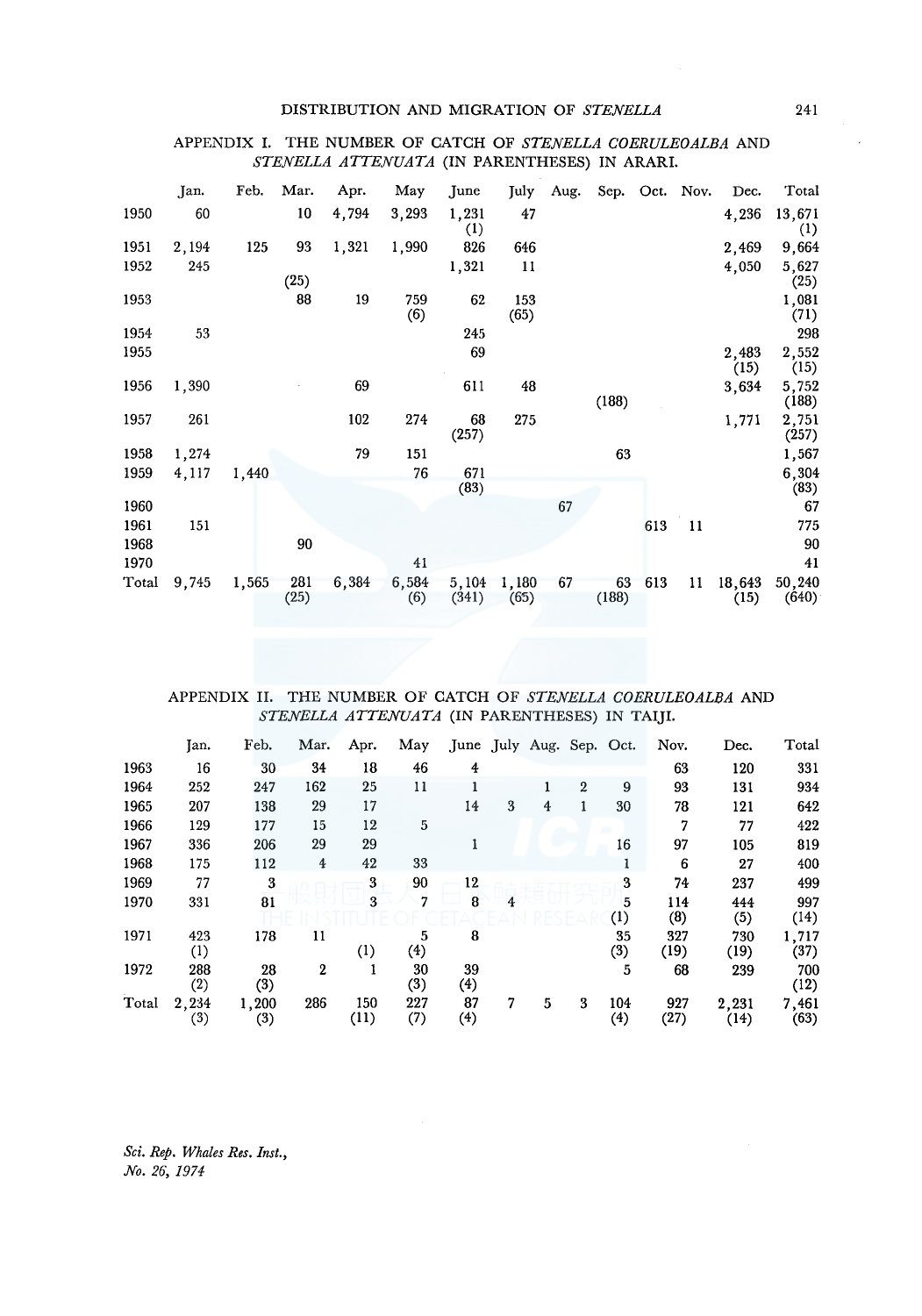|             |   | APPENDIX III. |     |                    |       |                   | THE NUMBER OF CATCH OF STENELLA COERULEOALBA |                 |        |  |  |
|-------------|---|---------------|-----|--------------------|-------|-------------------|----------------------------------------------|-----------------|--------|--|--|
|             |   | Sep.          |     |                    | Oct.  |                   | Nov.                                         |                 |        |  |  |
|             | Е | M             | L   | $\mathbf{E}% _{t}$ | М     | L                 | $\mathbf E$                                  | M               | г      |  |  |
| 1949-'50    |   | 408           |     |                    |       |                   |                                              |                 |        |  |  |
| 1950-'51    |   |               |     |                    |       |                   |                                              |                 |        |  |  |
| 1951-'52    |   |               |     |                    |       |                   |                                              |                 |        |  |  |
| 1952-'53    |   |               |     |                    |       |                   |                                              |                 |        |  |  |
| 1953-'54    |   |               |     |                    |       |                   |                                              |                 |        |  |  |
| 1954-'55    |   |               |     |                    |       |                   |                                              |                 |        |  |  |
| 1955-'56    |   |               |     |                    |       |                   |                                              |                 |        |  |  |
| 1056-'57    |   |               |     |                    |       | 1,035             | 374                                          | 71              |        |  |  |
| 1957-'58    |   |               |     |                    |       |                   |                                              |                 |        |  |  |
| 1958-'59    |   |               |     |                    |       | 862               |                                              |                 | 279    |  |  |
| 1959-'60    |   |               |     |                    |       | 717               | 275                                          | 510             | 310    |  |  |
| 1960-'61    |   |               |     | 470                | 364   | 237               | 283                                          |                 | 210    |  |  |
| 1961-'62    |   |               |     |                    |       |                   | 268                                          | 162             | 1,903  |  |  |
| $1962 - 63$ |   |               |     |                    | 99    | 158               | 183                                          | 952             | 1,187  |  |  |
| 1963-'64    |   |               |     |                    | 820   | 453               | 686                                          | 160             | 389    |  |  |
| 1964-'65    |   |               |     |                    | 50    | 351               | 116                                          | 173             | 1,445  |  |  |
| 1965-'66    |   |               |     | 29                 | 101   | 248               | 1,634                                        | 1,229           | 2,768  |  |  |
| 1966-'67    |   |               |     |                    | 1,324 | 191               | 404                                          | 251             | 1,203  |  |  |
| 1967-'68    |   |               |     |                    |       |                   |                                              | 162             | 2,325  |  |  |
| 1968-'69    |   |               |     |                    | 169   | 510               | 11                                           | 1,643           | 1,345  |  |  |
| 1969-'70    |   |               |     |                    |       | 401               | 145<br>(435)                                 | 1,840           | 355    |  |  |
| 1970-'71    |   |               | 131 | 1,310<br>(159)     | 293   | 603<br>(881)      | $\mathbf{0}$<br>(1, 657)                     | 314             | 2,197  |  |  |
| 1971-'72    |   |               |     | 517                |       |                   | 25                                           | 776             |        |  |  |
| 1972-'73    |   |               |     | 503                | 1,117 | 102<br>(213)      | 631<br>(189)                                 | 815<br>(260)    | 4,067  |  |  |
| 1973-'74    |   |               |     | 1,140              | 512   | 143<br>(786)      | 116<br>(376)                                 | 3,277           | 488    |  |  |
| Total       |   | 408           | 131 | 3,969<br>(159)     | 4,849 | 6,011<br>(1, 880) | 5,151<br>(2, 657)                            | 12,335<br>(260) | 20,471 |  |  |

\*: The total catch at Futo and Kawana, but only the catch at Futo is given by month.